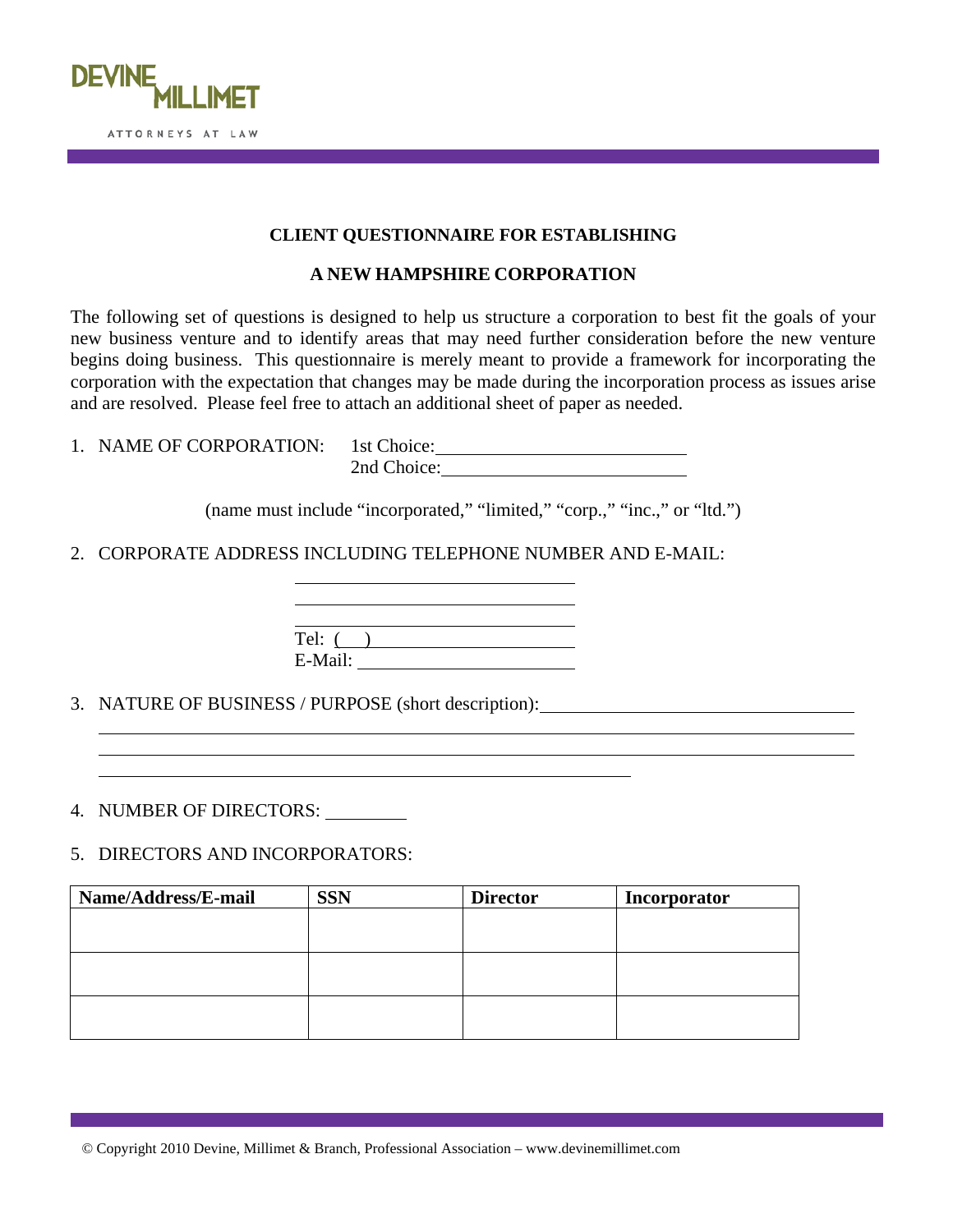

6. OFFICERS (must have a President, Treasurer and Secretary - the same individual may simultaneously hold more than one office):

| Name/Address/E-mail | <b>SSN</b> | <b>Office/Title</b>   |
|---------------------|------------|-----------------------|
|                     |            |                       |
|                     |            | President             |
|                     |            |                       |
|                     |            | Treasurer             |
|                     |            |                       |
|                     |            | Secretary             |
|                     |            | (List Other Officers) |
|                     |            |                       |
|                     |            |                       |
|                     |            |                       |

## 7. NUMBER OF AUTHORIZED SHARES: \_\_\_\_\_\_\_\_\_\_\_\_\_\_\_\_\_\_

## 8. SHAREHOLDERS:

| Name/Address/E-mail | <b>SSN/EIN No.</b> | No. of Shares Consideration |
|---------------------|--------------------|-----------------------------|
|                     |                    |                             |
|                     |                    |                             |
|                     |                    |                             |
|                     |                    |                             |
|                     |                    |                             |
|                     |                    |                             |
|                     |                    |                             |
|                     |                    |                             |

| TAX STATUS: | S-CORP | C CORP | Undecided |
|-------------|--------|--------|-----------|
|             |        |        |           |

10. YEAR-END:

11. NUMBER OF EMPLOYEES EXPECTED WITHIN THE NEXT 12 MONTHS: \_\_\_\_\_\_

12. DATE EXPECTED FOR FIRST WAGES: \_\_\_\_\_\_\_\_\_\_\_\_\_\_\_\_\_\_\_\_\_\_

13. NAME AND NH ADDRESS OF REGISTERED AGENT:

© Copyright 2010 Devine, Millimet & Branch, Professional Association – www.devinemillimet.com